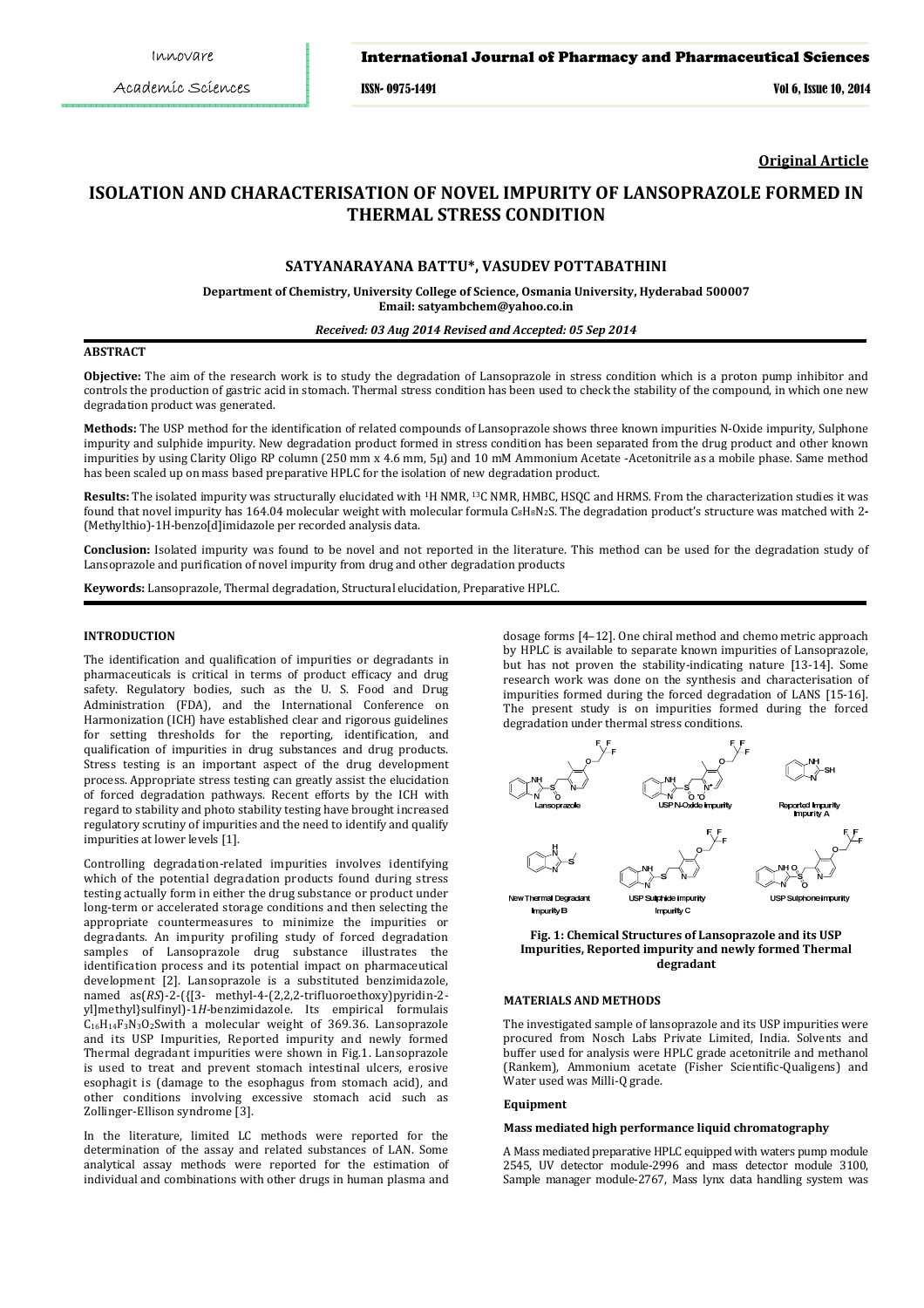used. This system was equipped with both analytical port and preparative port. Mass capillary voltage was maintained 3 kv, Source temperature 150 0C and disolvation temperature 350 0C for the proper ionisation. 0.1 % formic acid is used in Water: Methanol (90:10) as a makeup solvent to the mass detector through splitter.

### **Mass mediated analytical HPLC parameters**

**Column:** Clarity 5 µ Oligo RP (250 x 4.6)

# **Mobile phase:** 10 mM Ammonium Acetate (A): Acetonitrile (B)

**T/ % of B:** 0.01/10, 5/10, 5.1/35, 25/35, 25.1/90, 30/90, 30.1/10, 35/10

### **Diluent:** Mobile phase

### **UV Detection:** 285 nm

### **HRMS (High Resolution Mass Spectrometry)**

Sample was analysed on the waters micro mass Q-TOF equipped with ESI ion source. Sample was analysed in positive mode. Caffeine (m/z: 194.080383 Da) was used as internal standard to calibrate the mass range and mass accuracy. Data was acquired in positive mode using Masslynx software.

### **Nuclear magnetic resonance spectroscopy (1H&13C -NMR, HMBC, HSQC)**

The 1H and 13C NMR spectra of thermal degraded Impurity were recorded in DMSO-d6 at 400 MHz, Bruker 400MHz Advance NMR Spectrometer. The <sup>1</sup>H and <sup>13</sup>C chemical shifts are reported on  $\delta$  scale in ppm, relative to TMS ( $\delta$  0.00 ppm) and DMSO-d<sub>6</sub> ( $\delta$  39.50 ppm) as internal standards respectively.

### **Thermal stress method**

Thermal degradation studies were carried out as per the guidelines of ICH. 100 mg of standard drug heated at  $105 \circ C$  for 8 h to study thermal degradation. For analytical study thermally exposed sample was dissolved in methanol and diluted with mobile phase and 10 µl injected in to the system and the chromatograms were recorded to assess the stability of the sample.

### **RESULTS AND DISCUSSION**

#### **Identification of new thermal degradation product**

After thermal degradation the crude sample was injected into the analytical column for the separation of degradation products from the drug peak. To obtain the baseline separation different mobile phases has been used like ammonium formate, ammonium acetate, Trifluro acetic acid, formic acid and acetic acid. Various columns were screened to check the separation and symmetrical peak shape like YMC ODS, YMC Triart, Sunfire, X-terra, X-bridge, Agilent zorbax CN, Zorbax phenyl and Clarity Oligo. Finally desired separation was achieved using the 10 mM ammonium acetate and acetonitrile as a mobile phase and Clarity Oligo column (250 x 4.6 mm, 5µ). In the developed method, the chromatogram shows Peak-2 (RT 8.40, 19.95%) as a novel degradant having different mass than reported impurities in the literature. Which indicates that peak-2 is a novel thermal degradant formed in this degradation procedure. The details of the degradation products retention time and molecular weights has been compiled in the in the below table-1.

| Table 1: Degradation products formed on Thermal stress condition |
|------------------------------------------------------------------|
|------------------------------------------------------------------|

| S. No. | Peak Label | <b>Retention time</b> | Area% | Observed mass | <b>Exact mass</b> | About the peak          |
|--------|------------|-----------------------|-------|---------------|-------------------|-------------------------|
|        | Peak -1    | 6.45                  | 12.02 | 149.15 (M-H)  | 150.20            | Reported Impurity-A     |
|        | Peak-2     | 8.40                  | 19.95 | 163.20 (M-H)  | 164.04            | NovelThermal impurity-B |
|        | Peak-3     | 16.62                 | 24.33 | 368.29 (M-H)  | 369.08            | Drug Lansoprazole       |
| 4      | Peak-4     | 24.85                 | 22.48 | 352.30 (M-H)  | 353.08            | USP Impurity-C          |



#### **Fig. 2: Standard chromatogram of Lansoprazole**



**Fig. 3: Chromatogram of Lansoprazole after degradation**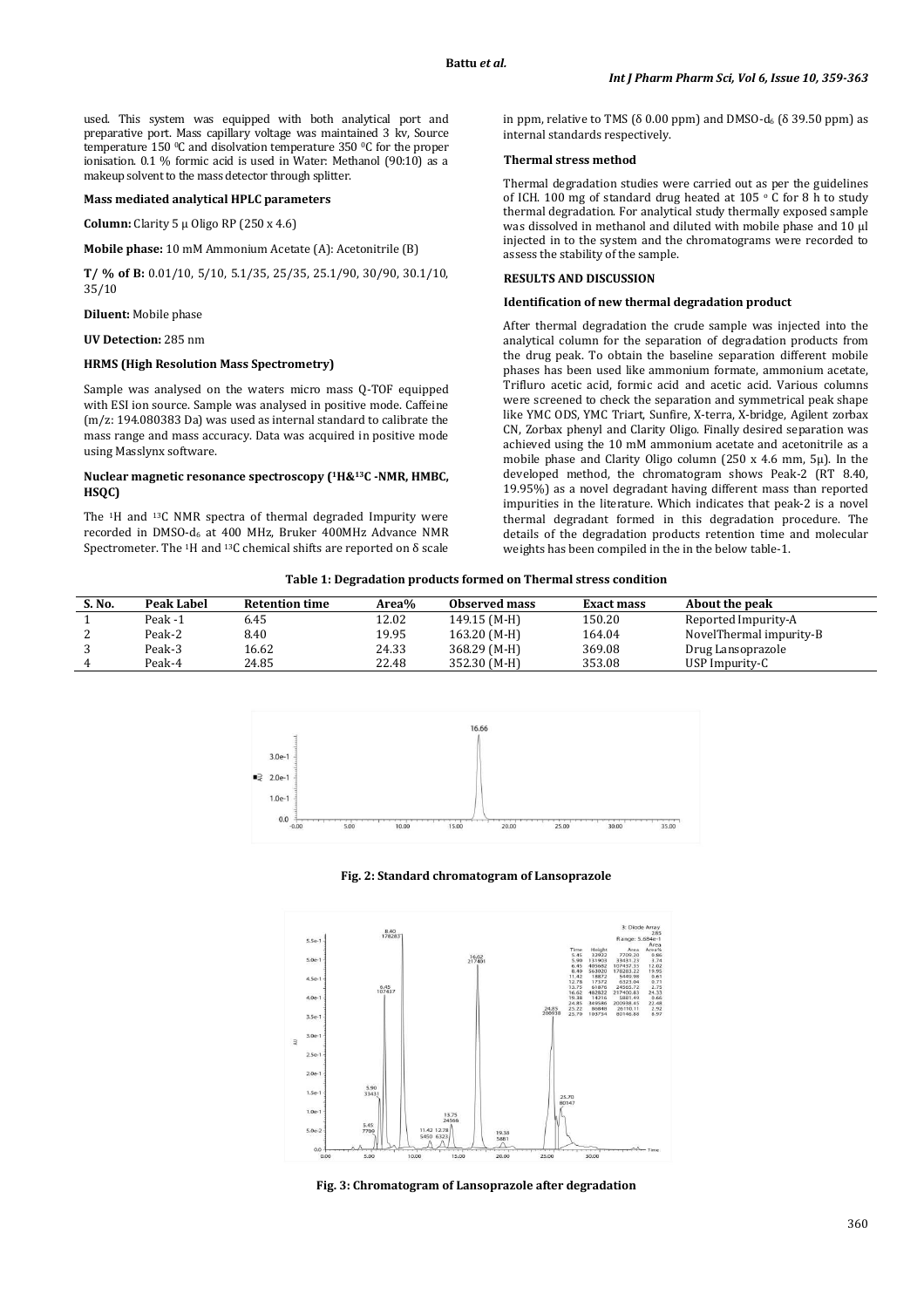#### **Isolation of thermal degradation product**

This degradation study clearly indicates that the peak observed at 8.40 min retention time and having mass m/z 163.20 (M-H) was new entity in thermal degradation and remaining peaks were matching with the already reported impurities. To separate this novel impurity formed in stressed thermal condition we scaled up the analytical method to preparative scale. Using the same mobile phase and column having dimension (250 x 19 mm, 5µ) and a flow rate 19 ml min-1degradation product has been isolated. In mass based preparative system splitter has been used after the column through which flow has been spiltted in the ratio 1000:1. The one part of the flow is passed through mass detector by diluting with make pump using 1 ml min-1 flow rate. For the proper ionisation of the desired impurity 0.1 % formic acid has been used as it is more volatile and enhances the ionisation. The delay time of the fraction collector has been investigated by using dye at same flow rate and the same parameters have been given as a input to get the good recovery. The crude sample was diluted with mobile phase and injected into the preparative column in three consecutive injections. The fractions have been collected on the basis of mass threshold parameters of total ion chromatogram. After completion of purification collected all fractions of mass 163.20 (M-H) pooled together and lyophilized to get free solid.

#### **Structure elucidation of thermal degradation product**

Compound m/z: 164.04 obtained from lyophilisation characterized by using HRMS, NMR (<sup>1</sup>H-NMR, <sup>13</sup> C NMR, HMBC and HSQC).

### **High resolution mass spectrometry**

Sample was analysed on the waters micro mass q-TOF equipped with ESI ion source. Sample was analysed in positive mode. Caffeine (m/z: 194.080383 Da) was used as internal standard to calibrate the mass range and mass accuracy. Data was acquired in positive mode using Masslynx software.

#### **From the mass spectrum it was showing**

1. Monoisotopic mass with even electron ions (m/z:  $165.0463(M+H)$ 

- 2. Elements observed: C: 0-8 H: 0-9 N: 0-2 S: 0-1
- 3. Molecular Formula: C8 H9 N2 S (M+H)

From information provided by HRMS report it is matching with expected structure of thermal degradant.

|                | <b>Elemental Composition Report</b>                                                                                                                                       |            |                |            |             |     |         |            |                                                         | Page 1 |
|----------------|---------------------------------------------------------------------------------------------------------------------------------------------------------------------------|------------|----------------|------------|-------------|-----|---------|------------|---------------------------------------------------------|--------|
|                | <b>Single Mass Analysis</b><br>Tolerance = 2500.0 PPM / DBE: min = -1.5, max = 50.0<br>Selected filters: None                                                             |            |                |            |             |     |         |            |                                                         |        |
| Elements Used: | Monoisotopic Mass, Even Electron Ions<br>5 formula(e) evaluated with 1 results within limits (up to 1 closest results for each mass)<br>$C: 0-8$ H: 0-9 N: 0-2 S: 0-1     |            |                |            |             |     |         |            |                                                         |        |
| $100 -$        | 165.0463                                                                                                                                                                  |            |                |            |             |     |         |            | 1: TOF MS ES+                                           | 557    |
| $96 -$         |                                                                                                                                                                           |            |                |            |             |     |         |            |                                                         |        |
| 160<br>150     | 166.0369<br><u>0-postaming princhatabatical antical antical antical antical antical antical antical antical antical antical antical antic</u><br>170<br>180<br>190<br>200 | 220<br>210 | 240 250<br>230 | 270<br>260 | 290<br>280  | 310 | 320     | 340<br>330 | 1/2 <del>Textural advertised and and a</del><br>350 360 |        |
|                |                                                                                                                                                                           |            |                |            | 300         |     |         |            |                                                         |        |
| Minimum:       |                                                                                                                                                                           |            |                | $-1.5$     |             |     |         |            |                                                         |        |
| Maximum:       |                                                                                                                                                                           | 5.0        | 2500.0         | 50.0       |             |     |         |            |                                                         |        |
| Mass           | Calc. Mass                                                                                                                                                                | mDa.       | PPM            | DBE        | $i$ - $FIT$ |     | Formula |            |                                                         |        |
| 165.0463       | 165.0486                                                                                                                                                                  | $-2.3$     | $-13.9$        | 5.5        | 18.6        | C8  | H9 N2 S |            |                                                         |        |

**Fig. 4: Mass elemental composition report of thermal degradant.** 

#### **Nuclear Magnetic Resonance (1H&13C -NMR, HMBC, HSQC):**



**Thermal degradant** 

| Table 2: NMR chemical shift values for Thermal degradation product |  |
|--------------------------------------------------------------------|--|
|--------------------------------------------------------------------|--|

| <b>Position</b> | 1 H | <sup>1</sup> HChemical shift in PPM | <sup>13</sup> C Chemical shift in PPM |
|-----------------|-----|-------------------------------------|---------------------------------------|
|                 | 1H  | .                                   | 112.971                               |
|                 | 1H  | 7.5                                 | 125.052                               |
|                 | 1H  | 7.5                                 | 125.052                               |
|                 | 1H  | 7.7                                 | 112.971                               |
|                 | -   |                                     | 132.489                               |
|                 |     |                                     | 132.489                               |
|                 | 1H  | 10.6                                |                                       |
|                 |     |                                     | 152.689                               |
|                 | 3H  | 2.9                                 | 14.4                                  |



**Fig. 5: 1H NMR spectrum of degradation product in DMSO Fig. 6: 1H NMR Spectrum of degradation product in DMSO+TFA** 

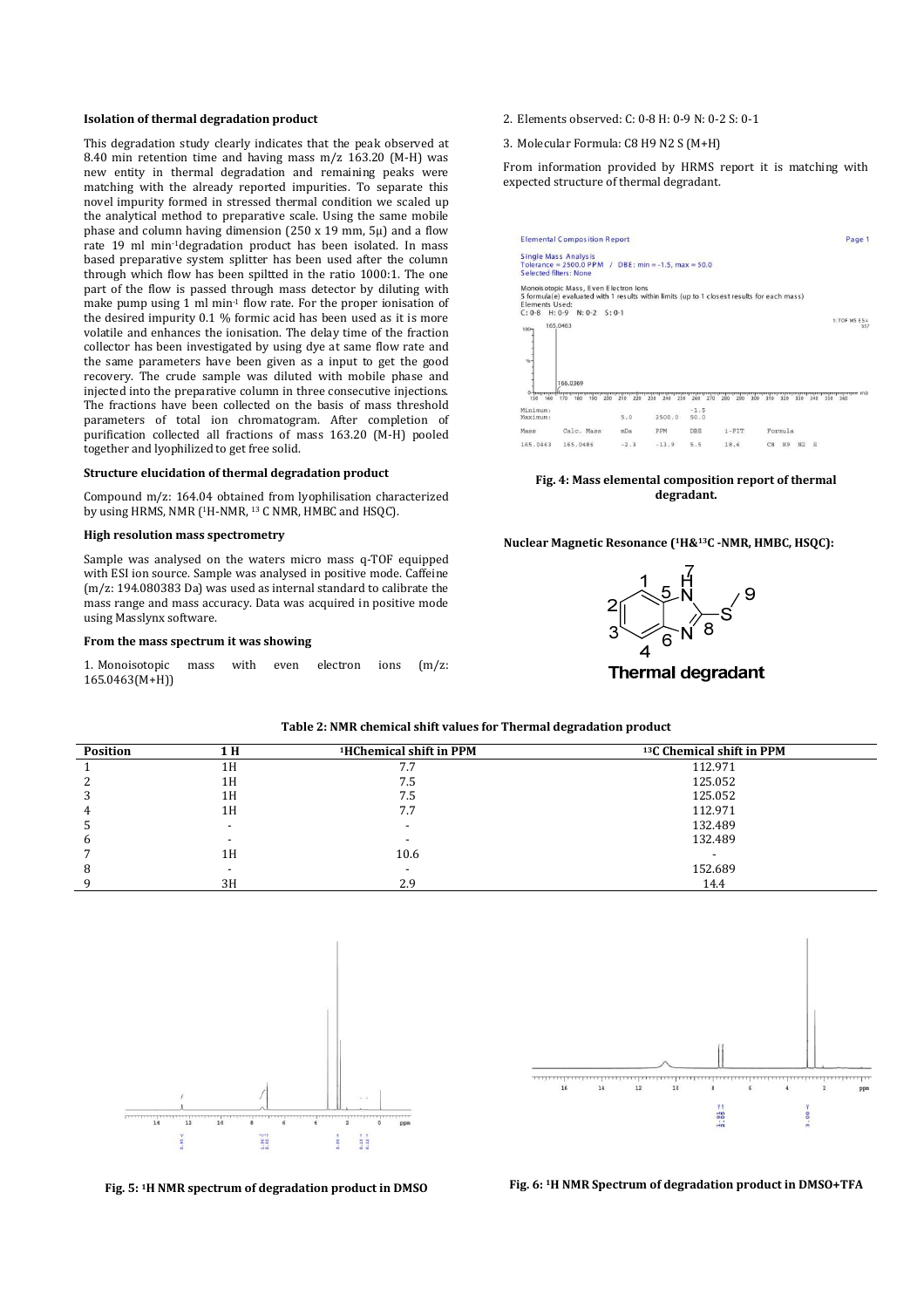

**Fig. 7: 13C NMR Spectrum, Extra signals due to DMSO+TFA** 



**Fig. 8: HMBC data of degradation product** 



**Fig. 9: HSQC report of degradation product** 



**Fig. 10: Newly formed thermal degradation product purity chromatogram.** 

From the above information obtained from the HRMS and NMR spectral data it is clearly matching the assumed structure of thermal degradation product. The newly formed thermal degradation product was separated in this developed method from its USP impurities and Lansoprazole. Chromatogram of Lansoprazole, USP impurities and newly formed thermal impurity were shown below.



**Fig. 11: Chromatogram of Lansoprazole, USP impurities and newly formed thermal impurity** 



**Fig. 12: Mass spectrum of newly formed thermal degradation product** 



**Fig. 13: Mass spectrum of USP N-Oxide impurity** 

**Table 3: HSQC& HMBC Correlations** 

| <b>HSOC</b>      | HMBC.                         |
|------------------|-------------------------------|
| 3H (2.9) 14.4    | 3H (2.9) 152.689 (Quaternary) |
| 2H (7.7) 112.971 | 2H (7.7) 125.052, 132.489     |
| 2H (7.5) 125.052 | 2H (7.5) 112.971              |